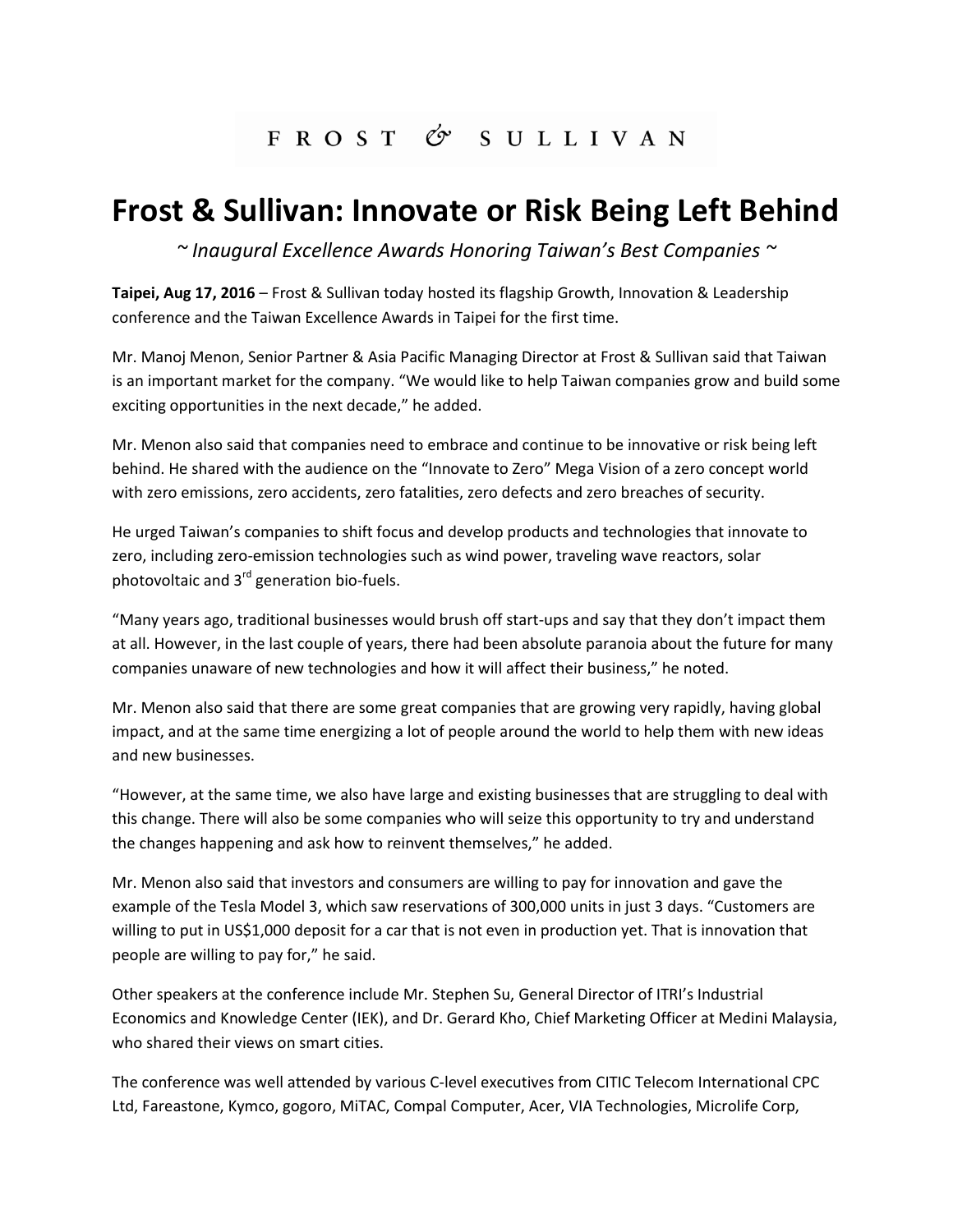Tatung Group, Fubon Land, Cathay Life Insurance, Delta Electronics, Advantech Co, Nexcom and BenQ Medical Technology.

The conference concluded with the Frost & Sullivan Taiwan Excellence Awards luncheon, recognizing Taiwanese companies that have demonstrated excellent achievements and superior performance in areas such as leadership, technological innovation and strategic product and service development.

*Frost & Sullivan congratulates all the 2016 Frost & Sullivan Taiwan Excellence Awards recipients:* 

| <b>NO</b>      | <b>AWARD TITLE</b>                                                                  | <b>RECIPIENT</b>                                  |
|----------------|-------------------------------------------------------------------------------------|---------------------------------------------------|
| $\mathbf{1}$   | CRO Company of the Year                                                             | A+ INC.                                           |
| $\overline{2}$ | New Product Innovation Award CAD for Early<br><b>Detection of Thyroid Cancer</b>    | AMCAD BIOMED CORP.                                |
| 3              | Surgical Equipment Company of the Year<br>(Surgical Table and Lights)               | BENQ MEDICAL TECHNOLOGY CORP.                     |
| 4              | Private Health Insurance Company of the Year                                        | <b>CATHAY LIFE INSURANCE</b>                      |
| 5              | Hospital of the Year                                                                | <b>CHANG GUNG MEMORIAL HOSPITAL</b>               |
| 6              | Cloud Service Provider of the Year                                                  | CITIC TELECOM INTERNATIONAL CPC<br><b>LIMITED</b> |
| $\overline{7}$ | Meat Processing Company of the Year                                                 | DACHAN GREAT WALL GROUP                           |
| 8              | Growth Excellence Leadership Award Property<br>Development                          | DA-LI DEVELOPMENT CO., LTD                        |
| 9              | Network Security Vendor of the Year                                                 | <b>FORTINET</b>                                   |
| 10             | Competitive Strategy Innovation and<br>Leadership Award Property Development        | <b>FUBON LAND</b>                                 |
| 11             | Animal Nutritional Feed Company of the Year                                         | FWUSOW INDUSTRY CO., LTD.                         |
| 12             | Ready-To-Drink Beverages Company of the<br>Year                                     | <b>HEY SONG CORPORATION</b>                       |
| 13             | Technology Innovation Award Solar Power                                             | <b>LOF SOLAR CORP</b>                             |
| 14             | API Manufacturing Company of the Year                                               | <b>SCINOPHARM TAIWAN</b>                          |
| 15             | Functional Food & Beverages Company of the<br>Year                                  | TAIWAN STANDARD FOODS CO., LTD.                   |
| 16             | Growth Excellence Leadership Award Solar<br>Power                                   | <b>TSEC CORPORATION</b>                           |
| 17             | Eye Care Center of the Year                                                         | UNIVERSAL EYE CENTER                              |
| 18             | Pharmaceutical Company of the Year                                                  | YUNG SHIN PHARMA                                  |
| 19             | Asia Pacific Growth Excellence Leadership<br><b>Award Blood Pressure Monitoring</b> | MICROLIFE CORPORATION                             |

## **About Frost & Sullivan**

Frost & Sullivan, the Growth Partnership Company, works in collaboration with clients to leverage visionary innovation that addresses the global challenges and related growth opportunities that will make or break today's market participants.